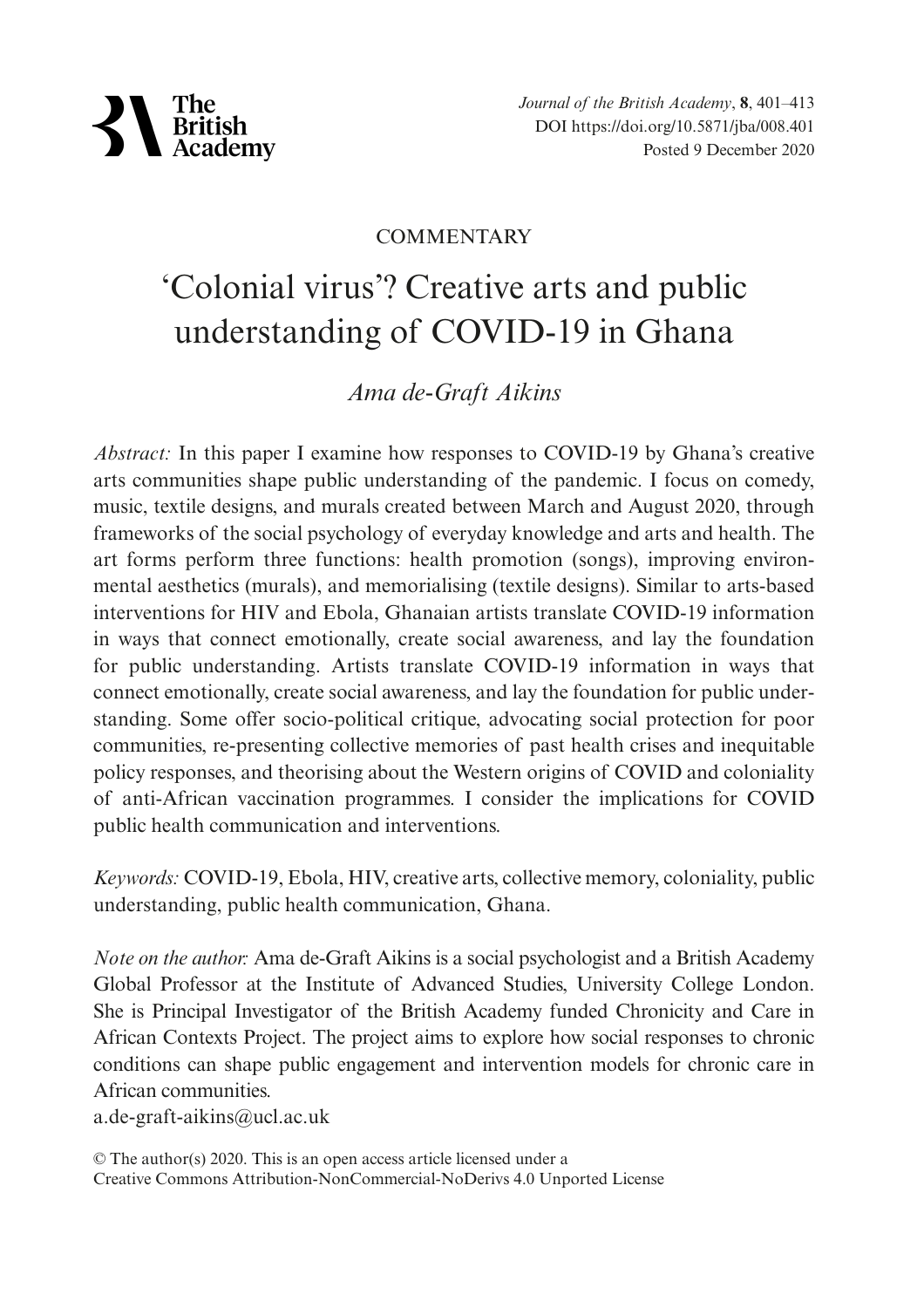In March 2020, just days after partial lockdown was imposed in Ghana, a satirical video on the COVID-19 pandemic went viral on social media. The video, styled as a parody of the vox pop, featured the Ghanaian comedian and actor Clemento Suarez (real name Clement Ashiteye), playing a schoolboy called Timothy, who was walking along a road when he was suddenly accosted by a 'journalist' with a microphone. 'Aha, Timothy', the journalist said in the Akan language Twi, 'tell me the corona ABCD'.

As Schoolboy Timothy worked his way through what he called the 'colonial ABCD', he made you laugh and he made you think. Hidden in the funny imagery and the sly twists of Twi expressions replacing English alphabets, were the core public health messages—endorsed by the Ghana Health Service (GHS)—of social distancing, handwashing, and respiratory hygiene. But he also told a nuanced story of the impact of the COVID pandemic in Ghana, picking apart the political, economic, and religious problems of the day, and placing them in historical context.

Suarez's vox pop parody joins several COVID commentaries from Ghana's creative arts communities since the first two cases were reported on 12 March 2020. These 'COVID art forms' have been shared on social media, traditional media, and social networks, reaching thousands of Ghanaians at home and abroad.

My British-Academy-funded project, titled *Chronicity and Care in African Contexts*, aims to explore how social responses to chronic conditions can shape public engagement models for chronic care. In the early weeks of the pandemic, studies showed that chronic conditions like diabetes, hypertension, heart disease, and obesity raised the risk of COVID infection.<sup>1</sup> Now, patient accounts suggest that recovery from COVID may be slow and lead to disabling and new chronic conditions, a phenomenon labelled 'long COVID'.2 I have been interested in the intersections between COVID and chronic conditions and evolving social responses to these in African communities on the continent and in the diaspora. Working with a team in Ghana, I am tracking and collating various art forms, including comedy skits, cartoons, songs, textile designs, and public art. These spontaneous, largely grassroots and self-funded, responses to COVID from Ghanaian artists, afford the opportunity to examine in real time what works for improving public health education and interventions, from the perspective of lay society, during the pandemic and beyond.

1Clarke *et al.* (2020). <sup>2</sup> Mahase (2020).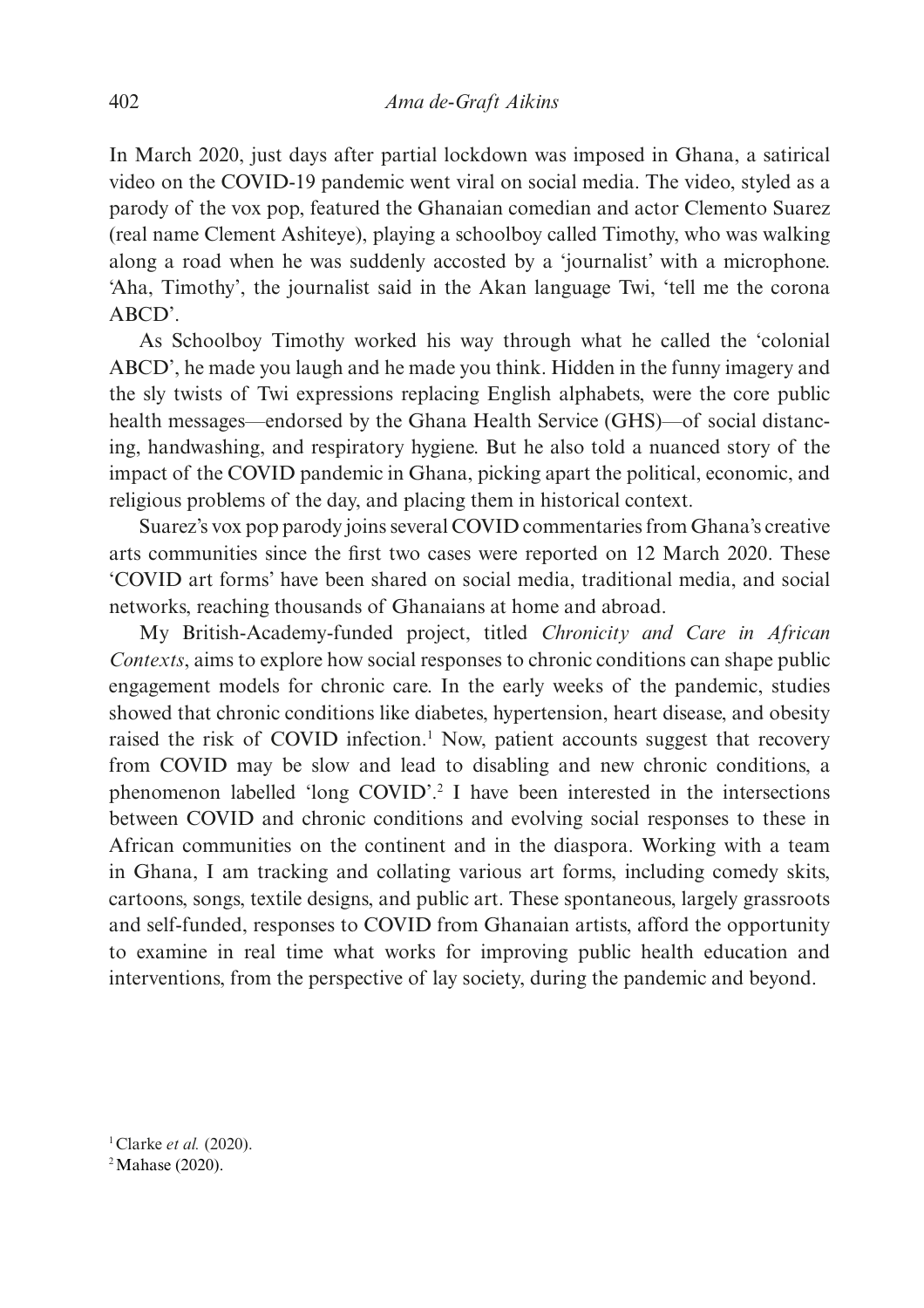### **Arts, collective memories, and re-presenting 'familiar alien threats'**

In our everyday lives, social psychologists argue, we are often confronted with 'familiar alien threats'. These are categories of phenomena or people, like madness or the mentally ill, that we may already know but actively 'maintain in an unfamiliar position', because they represent danger, chaos, or transgression.3 Whether they are excluded from, or partially anchored into, existing systems and ways of knowing, familiar alien threats reinforce established, albeit heterogeneous, meanings, identities, and relationships in society.

Pandemics constitute a category of familiar alien threats. Communities make sense of each new pandemic through the collective memories of old ones, but never fully anchor them. At the same time, the practical responses demanded of the complex crises that ensue, change societies in fundamental ways.

These socio-psychological and structural processes are demonstrated in Ghanaian social responses to COVID-19. For some groups, COVID has been partially anchored in recent memories of the 2014–2015 Ebola Virus Disease (EVD) pandemic in West Africa. EVD killed thousands of people and caused social and economic crises in Guinea, Liberia, and Sierra Leone. Ghana did not record Ebola cases, but rumours of suspected cases, and anticipation of infection, caused anxiety, fear, and stigma in lay and healthcare communities.4 The stigmatisation and exoticisation of West Africa in global media had a negative impact on travel, tourism, hospitality, and other local industries with international ties.<sup>5</sup> Longstanding fears and mistrust of Western medical interventions, rooted in unethical colonial and post-colonial experimentations, fuelled protests against Ebola vaccine trials in Ghana by lay communities and sections of the local scientific community.<sup>6</sup>

3Kalampalikis & Haas (2008); Rose (1998).

<sup>6</sup>Kummervold *et al.* (2017). The veteran Ghanaian journalist Cameron Duodu recalls his childhood days in colonial Gold Coast, when 'all the "smart" people in our villages tended to run away from vaccination' because colonial health authorities were 'uncommunicative' and 'behaved like gods' (Duodu, 2004). In February 2020, the *British Medical Journal* published a critique of a WHO-led Phase III trial of a new malaria vaccine for children, called Mosquirix, which has been rolled out in Ghana, Kenya, and Malawi without informed consent from parents (Doshi, 2020). This failure to secure informed consent is particularly egregious because Phase II trials reported serious problems, including a rate of meningitis in those who received Mosquirix 10 times the rate of those who did not, and a doubling of risk of death in girls. These forms of unethical practices feed into public anxieties and fears about participating in important public health interventions, from immunisations against childhood diseases to clinical trials for infectious disease vaccines. There are clear implications for COVID vaccination acceptance.

<sup>4</sup>Nyarko *et al.* (2015).

 $5$ Abeysinghe (2016).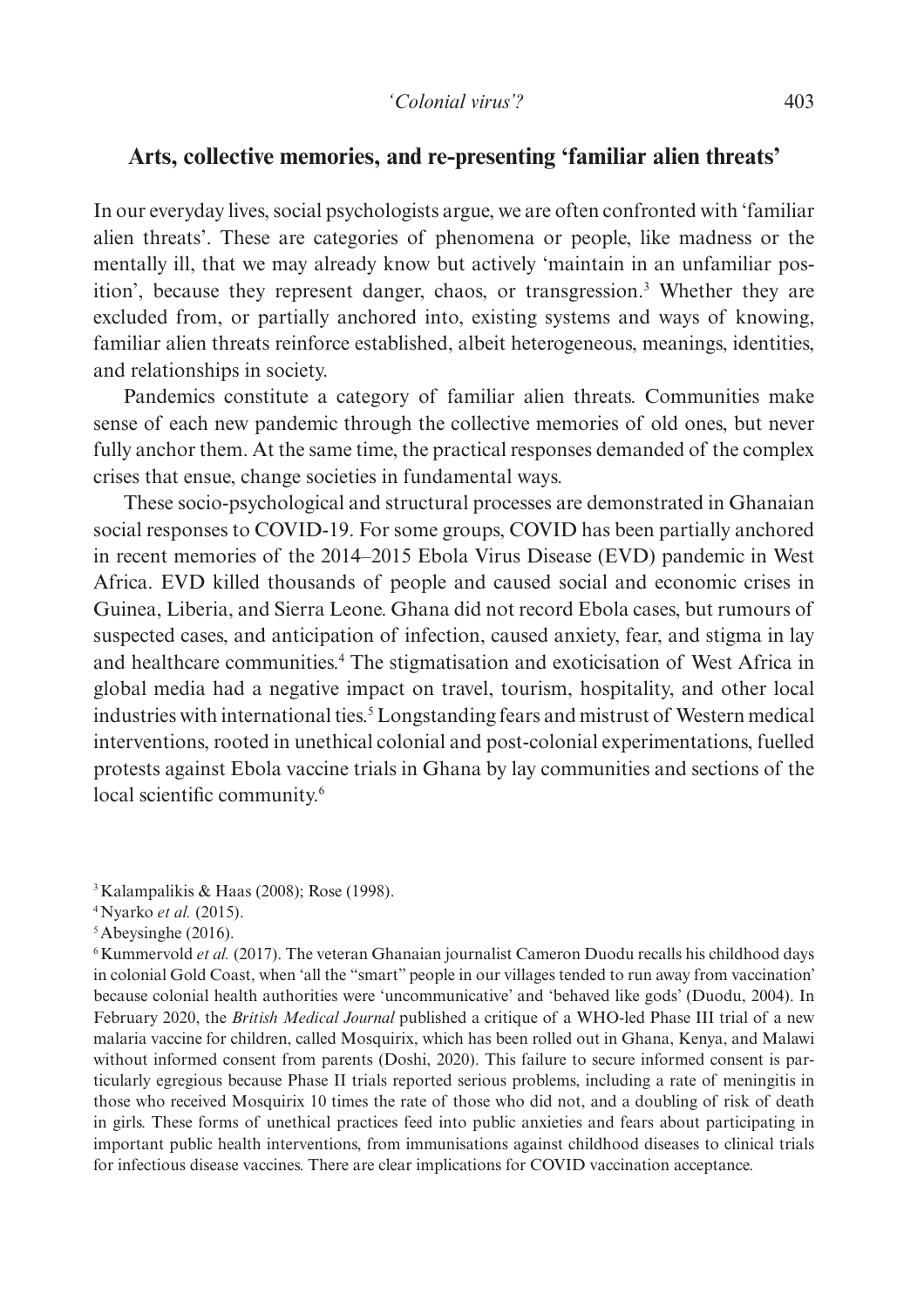For others COVID has been partially anchored in the HIV/AIDS pandemic of the 1980s, which is now considered in global health to be a mature mixed epidemic. While cases in Ghana have been lower than in other parts of Africa over the four decades of the epidemic, never rising above 5 per cent prevalence nationally, HIV/AIDS was a significant public health crisis that changed Ghanaian society and transformed the landscape of healthcare.<sup>7</sup> Ring-fenced funding allocated to HIV/AIDS surveillance, treatment, and governance by global health donors,<sup>8</sup> strengthened local responses to the HIV/AIDS threat. But this also weakened an already compromised system of health governance—in which power struggles between policymakers, politicians, and 'development partners'9 complicated the processes of naming, understanding, and funding local health problems—and created hierarchies of disease and health research priorities that continue to undermine equitable healthcare today.<sup>10</sup> A clear example is the lack of investment in the prevention and control of a chronic condition like hypertension, which has a prevalence rate ranging from 28 per cent in rural areas to 40 per cent in urban areas, and has been a leading cause of death in hospitals for the last thirty years.

For some elderly Ghanaians, COVID-19 has been anchored in their family and social memories of the 1918 global flu pandemic. Introduced through sea ports by European travellers, this pandemic killed 100,000 people or more in the Gold Coast, Ashanti, and Northern territories over a six-month period.11 Slum conditions of coastal towns, chronically understaffed and underfunded medical services, poor public health education, and limited literacy were implicated in the devastating death toll. The colonial British government implemented changes in health promotion and urban town planning following appeals by Gold Coast elites. Yet, coastal communities in Accra, Cape Coast, Keta, and Sekondi, for example, which bore the brunt of 1918

10de-Graft Aikins & Koram (2017).

11Patterson (1983); Scott (1965). For elderly relatives in my own extended maternal Fante family, the global scale and impact of the COVID pandemic evoked memories of my great grand-aunt, Florence Annan, who died in Saltpond during the flu pandemic. According to family folklore, which I first heard from my mother when I was a teenager, she died weeks before her wedding and was buried in her wedding dress. In Jamestown, Accra, where I have been conducting longitudinal research on chronic care, older community members remember being told about the 1918 flu pandemic during their childhood.

<sup>7</sup>Agyei-Mensah (2001).

<sup>8</sup> Including Global Fund to Fight AIDS, Tuberculosis and Malaria (GFATM), and the World Bank.

<sup>9</sup>Currently a group of fifteen global agencies and one African agency: Korea International Cooperation Agency, World Bank, World Food Programme, Japan International Agency, African Development Bank, International Labour Organization, Global Fund, European Union, UNICEF, United Nations Development Programme (UNDP), United Nations Population Fund (UNFPA), UK's Department for International Development (DFID), Danish International Development Agency (DANIDA), United States Agency for International Development (USAID), GAVI, and WHO (source: https://www.moh. gov.gh/category/health-partners/).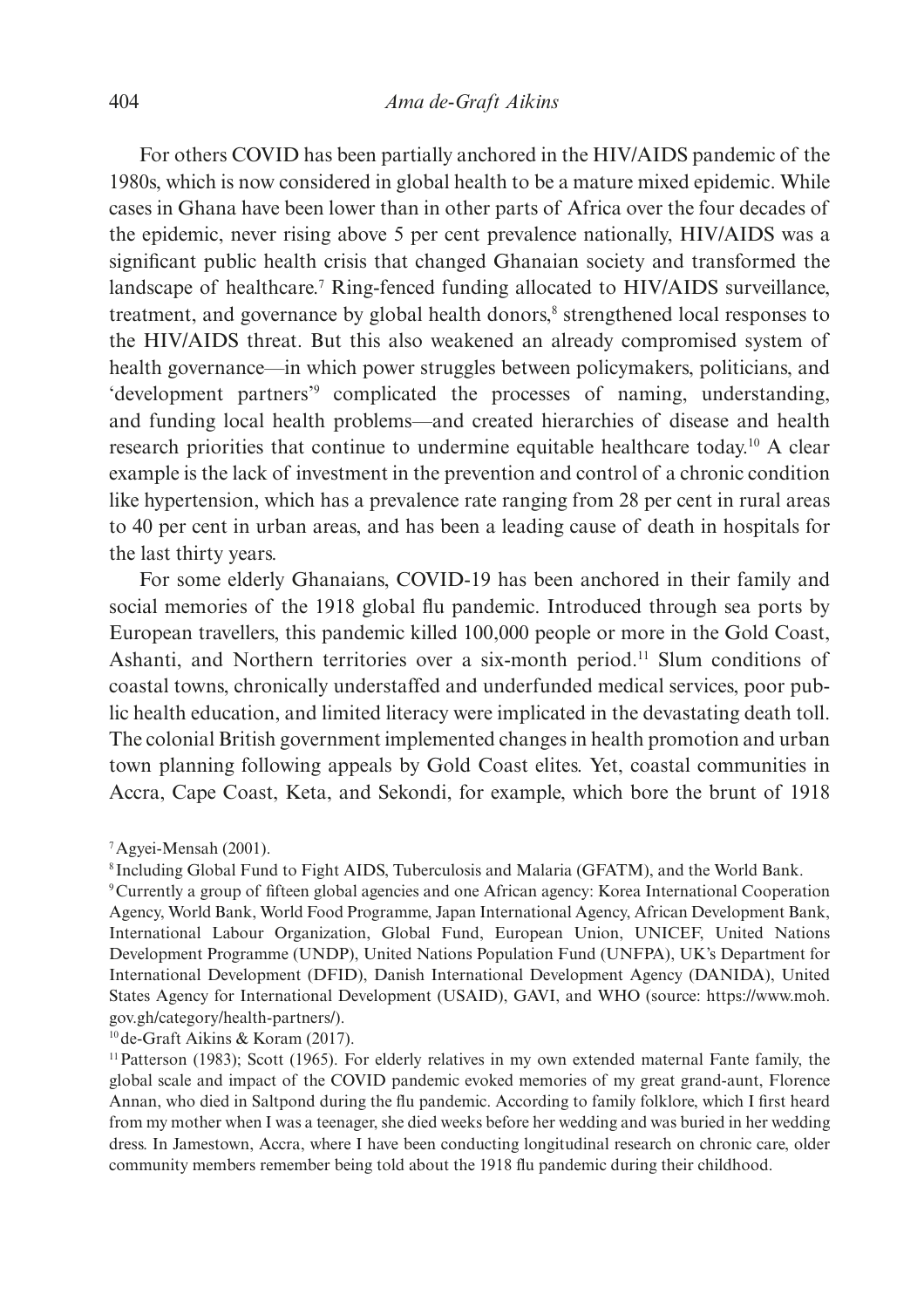global flu pandemic, remain in a state of structural neglect today and have been disproportionately affected by public health crises over the last century. More health facilities exist today, including health facilities built soon after the flu pandemic, but health services continue to be chronically underfunded, understaffed, and ill-equipped to respond to protracted health crises. Literacy rates have improved, but health promotion still follows a didactic English-language-based format that excludes large swathes of a national population that speaks over forty languages and ignores complex cultural representations of health and disease.

Artists recognise the importance of collective memory in making sense of new public threats, and the structures within which these threats operate. The local term 'colonial virus' started as an inside cultural joke. Then some artists and public intellectuals reworked the joke as a critique of the 'colonial mentality' driving political and policy responses to the COVID pandemic, the HIV and Ebola pandemics and recurring health crises. Others reminded their audiences about past public threats: the coup years of the 1970s when curfews were enforced by the military in very similar ways to the early days of COVID lockdown in Ghanaian cities;12 the 1983 famine that caused great hardship for many Ghanaians; and the economic impact of the energy crisis the country experienced between 2012 and 2016, which Ghanaians creatively christened '*dumsor*' ('off and on' in Twi) (Figure 1).



**Figure 1.** Tilapia da Cartoonist, 'Dumsor-COVID-19 economy comparison', 7 May 2020 (source: https://www.facebook.com/TilapiaCartoons/).

<sup>12</sup> Former president Jerry John Rawlings, a towering and divisive figure in Ghana's decade of deadly military coups whose subsequent twenty-year rule ushered in the neoliberal era, died on 12 November 2020 from COVID-19 and underlying chronic conditions.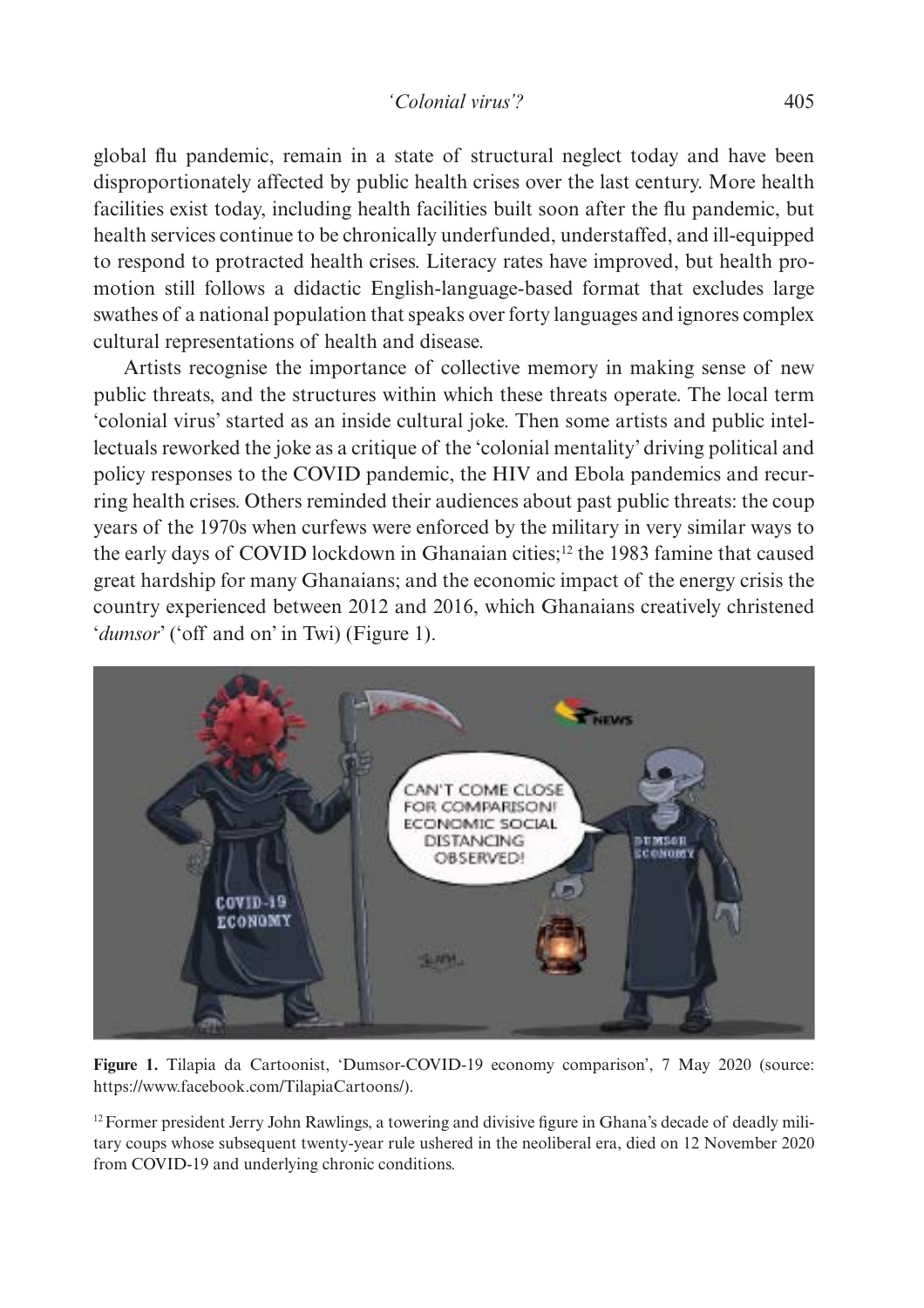

**Figure 2.** GTP COVID designs 'Fellow Ghanaians' and 'Lockdown'.

In July 2020, Ghana Textiles Printing (GTP) launched new COVID-19-inspired textile designs. Building on a long tradition of using textiles to memorialise significant national events, the designs featured recognisable symbols of the COVID pandemic: planes for airport closures, padlocks for lockdown, the medical illustration of the coronavirus, and in what appeared to be political homage, the distinctive round eyeglasses worn by Ghana's president Nana Akufo-Addo (Figure 2).

In an interview with BBC *Focus on Africa*, the marketing director of GTP, Mr Stephen Badu, observed:

We are a business that tells stories and we tell our stories through our designs. We believe that it  $[COVID]$  is going to leave a mark in the history of the world, and it's important that generations that come after us get to know that once upon a time, such a phenomenon occurred.<sup>13</sup>

Scholars of Ghanaian oral literature and popular culture draw attention to the ways art forms like folklore, folk songs, and cartoons use allusions, innuendo, satire, and subversive critique to channel collective memory, challenge social norms and authority, and confront taboos and sacred institutions.14 These COVID art forms function in similar ways. Whether evoking collective memories of past crises and official responses to these crises through comedy and political satire, or creating a new collective memory of COVID through textile design, Ghanaian artists facilitate anchoring of this new familiar alien threat.

13BBC (2020).

14Yankah (2004); Oduro-Frimpong (2014).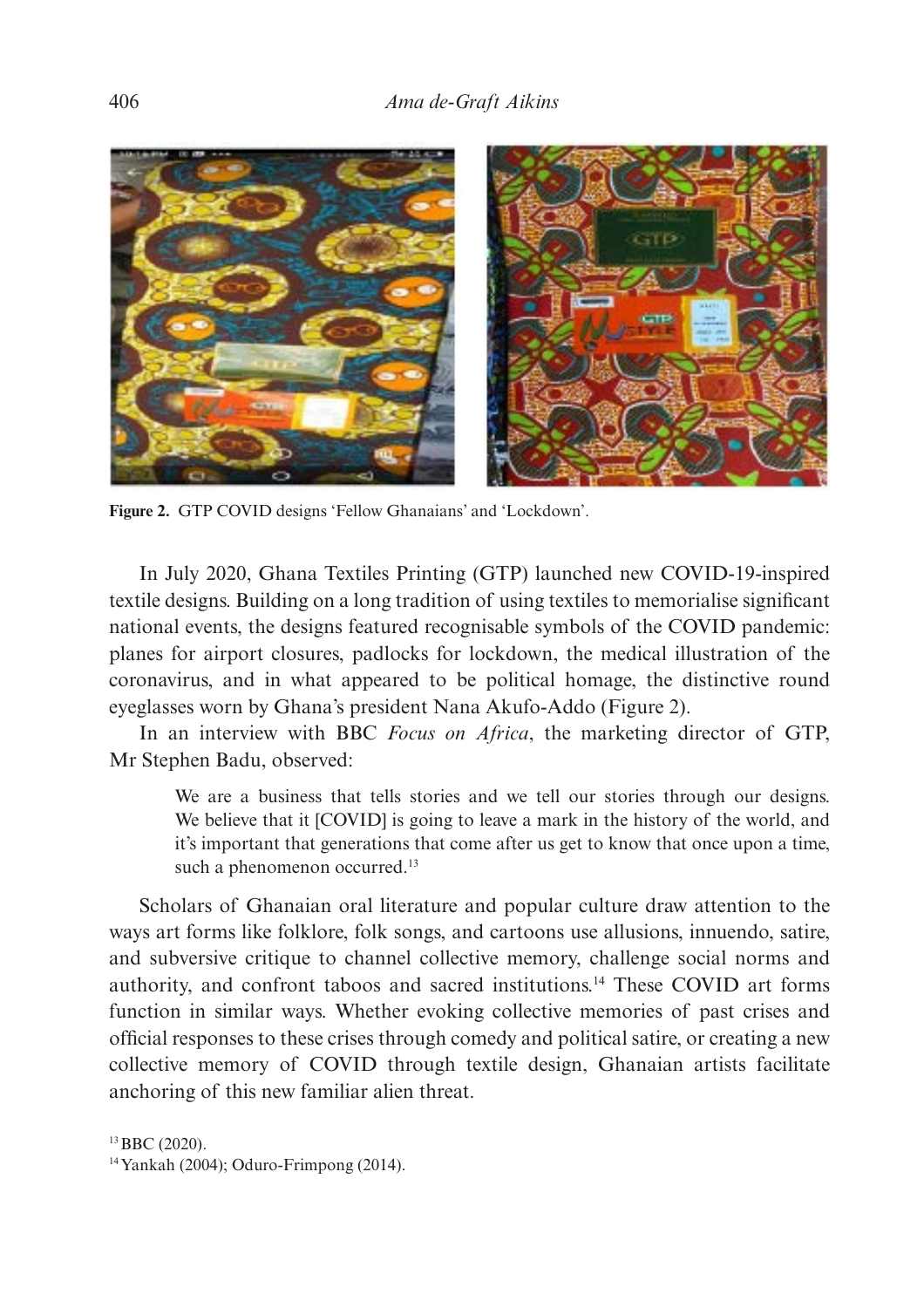#### **Arts and pandemic health communication**

Objects, artefacts, costumes, singing, drumming, and theatre have been incorporated into diagnostic and healing repertoires of Ghanaian herbalists and shrine priests for centuries. Since their inception in the colonial era, official health promotion initiatives have involved collaborations between public health professionals and artists in the production of posters, billboards, murals, radio jingles, and television dramas for campaigns on a vast range of prevalent diseases.

An emerging set of studies has begun to explore the role of visual art, music, dance, storytelling, theatre/drama in improving lay understandings of HIV/AIDS, malaria, cholera, mental illness, as well as addressing general health and well-being. These studies fall under 'arts and health', a multidisciplinary field that integrates the arts into interventions that improve healthcare at the broadest level, from health promotion and illness management to policy development.<sup>15</sup>

Some COVID art forms belong to this 'arts and health' domain. At least fourteen COVID songs were circulated on social media between March and August 2020. Composed in different genres—folk, gospel, highlife, hip hop, hiplife, afro-pop and reggae—the songs recast COVID public health messages in hybrid languages, catchy melodies, and memorable lyrics aimed at distinct demographics. While the majority focus on prevention messages, some artists offer socio-political critique and weave lay conspiracy theories on the Western origins of COVID and anti-African vaccination programmes into their songs. Rapping in pidgin English, the hiplife artist Opanka asserts on his 'Corona (Freestyle)';16

> Whiteman no, acreate virus, he wan control the world way to make money, not funny, common sense go tell that after creating panic them go create the anti-virus sell

Before the first two COVID cases were reported, Ghana's Kotoka International Airport, showcased COVID-prevention messages on digital billboards for international travellers. In March, Ghana Graffiti Collective with support from the International Organization for Migration (IOM), Accra Metropolitan Assembly (AMA) and the Delegation of the European Union in Ghana, painted a COVID mural in a suburb of Accra (Figure 3). Variations of the airport and mural messaging

<sup>&</sup>lt;sup>15</sup> Camic (2008).

<sup>16</sup>Tulenkey, another hiplife artist, raps on his track 'Corona': 'White man always tryna find ways to eradicate the black population| Oh no| Leave the Black alone.'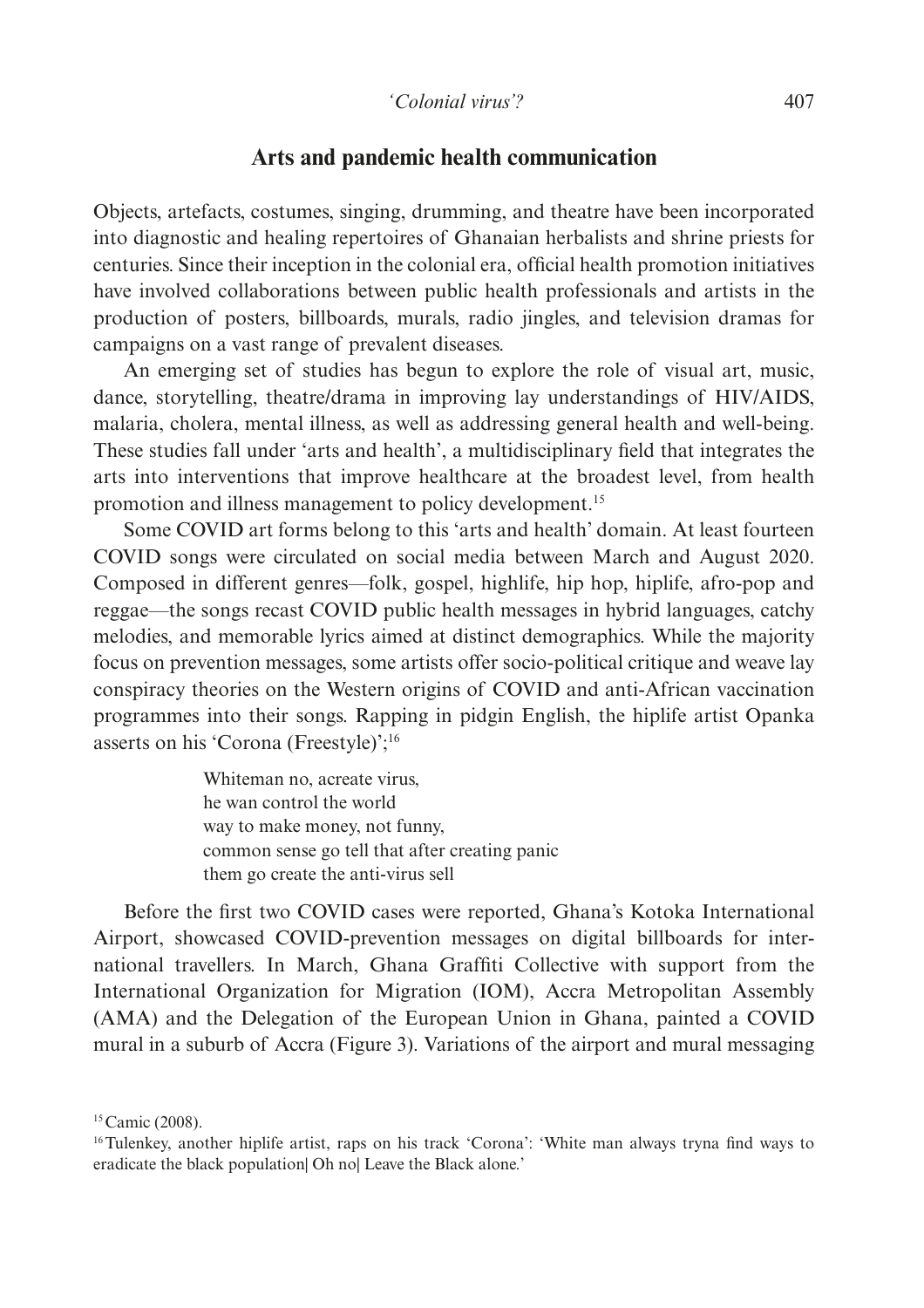

**Figure 3.** COVID mural painted by Ghana Graffiti Collective, Accra, March 2020.



**Figure 4.** Makaveli, *Business & Financial Times*, 20 April 2020.

have appeared on signposts and billboards in public spaces across the country. Of the fifty-three cartoons published by three prominent cartoonists—Akosua, Makaveli, and Tilapia da Cartoonist—between March and July, almost half focused on health themes. In contrast to the official didactic health promotion approach, the cartoonists situated prevention messages within the structural determinants of COVID (Figure 4).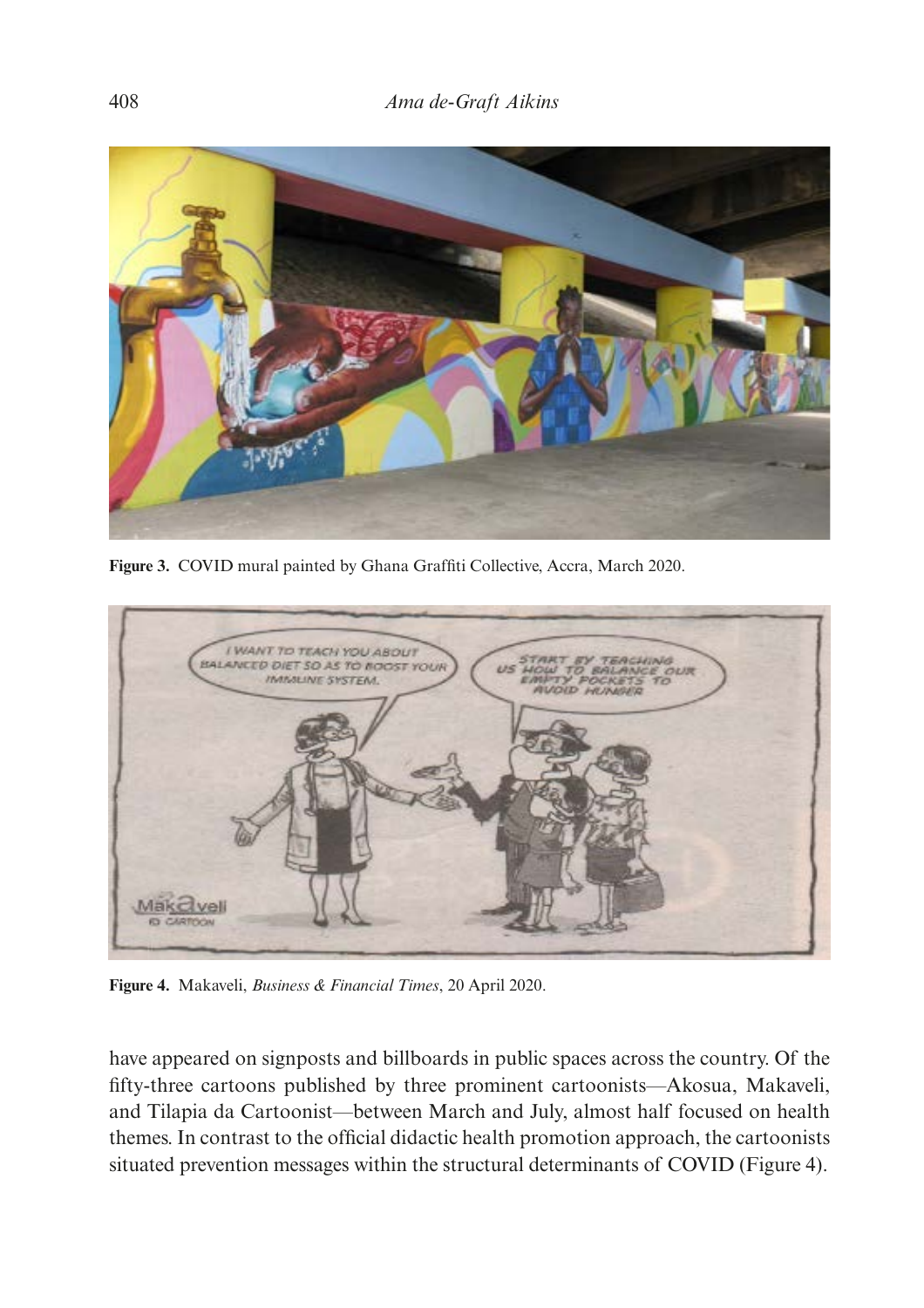The ethnomusicologists Gregory Barz and Judah Cohen<sup>17</sup> observe that 'music as medical intervention' for AIDS in Uganda worked in part because:

when technical, scientific, or medical 'AIDS talk' was abandoned in favour of 'un-translated' localized terminologies … audiences appeared much less threatened and anxious. … Heads nod in agreement or hands clap in laughter when particular lines resonate with the audience's experience.

Beyond their anxiety-reduction and tension-releasing functions, music and arts in HIV/AIDS also offered 'hope' and 'resilience'. The arts worked in similar sociopsychological ways for the Ebola pandemic response. Jill Sonke and Virgina Pesata report that stories and perspectives from Ebola survivors in Liberia, Sierra Leone, and Guinea offered 'hope and resilience in the midst of the ongoing epidemic'.<sup>18</sup> Furthermore, 'when people engage emotionally with *correct information* through the arts, they share that information with others, creating an organic and meaningful dissemination of knowledge' (italics mine).

When Suarez used the term 'colonial virus' in his video, and Makaveli visualised the difficulties of maintaining a balanced diet with 'empty pockets' in his cartoon, they tapped into local terminologies and understandings of COVID that had been proliferating in public spaces for weeks. By revealing the socio-economic and political subtext to official public health messaging, they also moved beyond merely providing 'correct information' to providing *correct information in context*. Other art forms have not succeeded in this regard.

The music artists who push conspiracy theories on COVID origins and treatment in their songs also tap into local understandings, but they contribute to 'infodemics', the blend of misinformation and disinformation on public health crises typically amplified on social media, that undermines health protective behaviours. The state-sponsored mural by the Ghana Graffiti Collective is unsuccessful for another reason. The image of a tap with running water under which a woman washes her hands with a bar of soap might offer the 'correct information' on the importance of handwashing, but it neglects the complicated realities of water poverty and scarcity. The vast majority of rural Ghanaians do not have pipe-borne or safe potable water. And even in urban areas, where homes may have taps, and residents pay monthly water bills, the taps rarely produce the gushing flow of water depicted in the mural.

17Barz & Cohen (2011, 8 and 10).

<sup>18</sup>Sonke & Pesata (2015).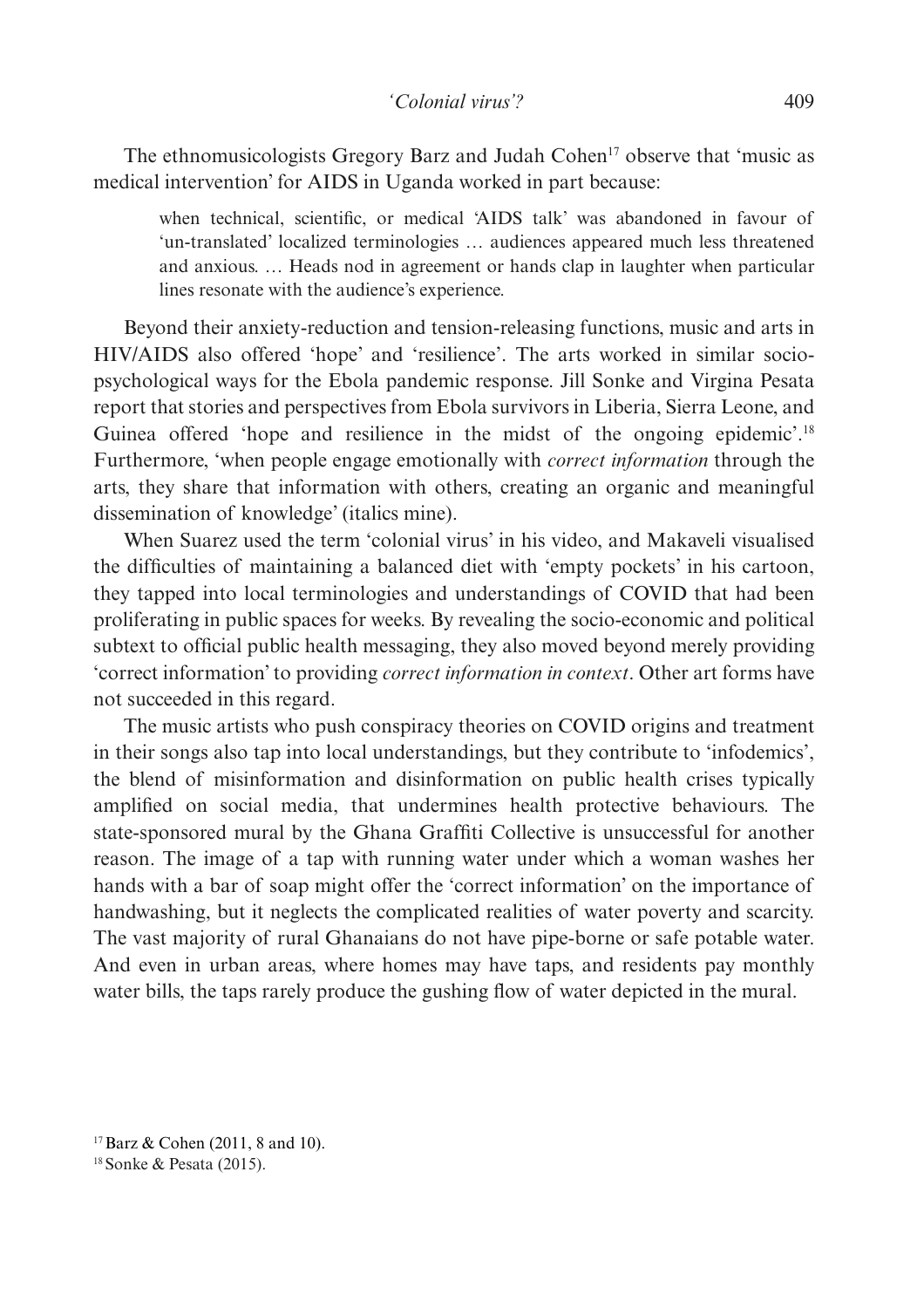#### **COVID-19, arts, and re-imagining healthcare in Ghana**

Between 12 March and 2 December 2020 (time of writing), the official number of COVID cases in Ghana has risen from 2 to 51,667.19 The total number of deaths is 323. Ghana is tenth place in the top-ten African countries with the highest number of COVID cases, having occupied fifth place a few months ago.<sup>20</sup> After a robust response of public health and financial interventions in the early months, promises to protect frontline health workers and vulnerable communities and to develop accessible testing and treatment services have not been fully met. Daily GHS reports focus on recoveries but are silent on long-term care plans. While the government secured a US\$1 billion loan from the International Monetary Fund (IMF) for COVID-19 reliefs in April<sup>21</sup> and claims that policy decisions follow the local and global science, public health interventions are now competing with political priorities, such as impending elections in December 2020.

In global health and in Ghana's health policy community, there are calls for using COVID-19 as a catalyst to re-imagine and restructure neglected healthcare and social protection systems in ways that endure beyond the pandemic. These processes, as many experts recognise, require a collaborative effort across government and society.

COVID-19 is a complex and unpredictable virus that evades neat categorisations. The science of the virus changes by the day. One can catch the virus and not show symptoms but transmit the virus to others, 'the asymptomatic super-spreader'.<sup>22</sup> One can recover from the virus, but then live with disability and new chronic conditions, the 'long COVID'. One can recover completely after infection, but fail to develop immunity against future re-infection. Symptoms manifest differently across age categories, creating psychosocial challenges in multigenerational spaces. Until the newly developed vaccines are deployed equitably around the world, this will remain the complicated social reality of the pandemic in every country.

(https://www.wacbip.org/1-million-people-already-exposed-to-COVID-19-in-Accra-scientists-estimate/). 20Africa CDC Dashboard (2020).

<sup>21</sup> International Monetary Fund (2020).<br><sup>22</sup> Cave (2020).

<sup>19</sup>Ghana Health Service (2020). Ghana's COVID figures are estimated to be significantly higher than the official statistics. On 28 October 2020, scientists at University of Ghana's West African Centre for Cell Biology of Infectious Pathogens (WACCBIP) convened a 'Status of COVID-19 in Ghana' webinar. They presented (pre-peer-reviewed) findings of a study with 1305 individuals that applied a pre-validated antibody rapid diagnostic test (RDT) to determine exposure to the coronavirus. Extrapolations from this study suggested that at least 1.2 million people in Accra (20 per cent of the 6 million population) had 'been infected in the past'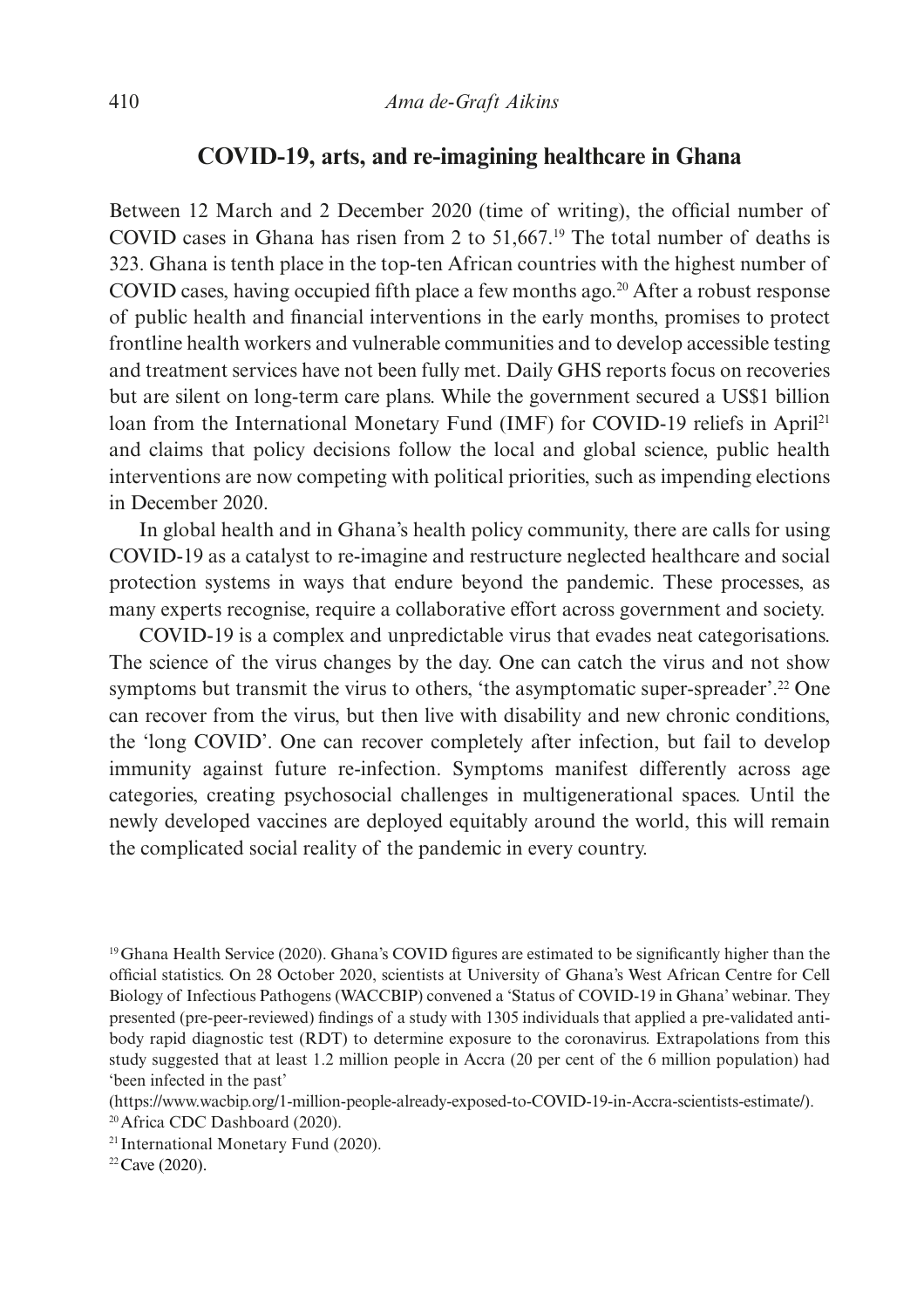While COVID is a new public health threat, living in complex and unpredictable health environments is not new for Ghanaians. A double burden of infectious and chronic diseases has been the epidemiological and social norm for decades. As chronic conditions have risen in prevalence, as they have become biologically intertwined with serious infectious diseases for some communities (particularly the urban poor), and as more people live with two or more chronic conditions (especially the ageing population), new social realities have emerged around changing identities, social relationships, healthcare practices, and economic arrangements.

The challenge for COVID public health communication and interventions will be to understand how this particular familiar alien threat is anchored over time, as the pandemic shifts as an object of hypothetical ideas, detached observations, and abstract jokes to lived experiences of infection, caregiving, bereavement, job loss, and precarity. For instance, how can 'asymptomatic super-spreader' be translated into local languages without straying into the supernatural realm of invisible spirits and forces? How can pre-pandemic experiences of co-morbidity and multi-morbidity shape psychosocial interventions for 'long COVID'? How can rational fears around COVID vaccines be transformed into acceptance, given the recent history of public rejection of Ebola vaccine trials?

The responses of Ghana's creative arts communities to COVID so far demonstrate the value of the arts in pandemic health communication. Like arts-based interventions for HIV/AIDS and Ebola, artists show how scientific information on COVID can be translated through local terminologies in ways that connect emotionally, create social awareness, and lay the foundation for public understanding. Some artists focus on the structural context of health risk and behaviour, reminding audiences that public understanding is unlikely to inform sustained behavioural change without investments in health and social protection. Others tell stories of past national crises or theorise about anti-African public health interventions through the lens of Ghana's colonial past and neoliberal present. In so doing they highlight the insidious coloniality of Ghanaian health policymaking and how its material impact filters through collective memories of previous public health crises and shapes social responses to the COVID pandemic.

### **References**

Abeysinghe, S. (2016), 'Ebola at the Borders: Newspaper Representations and the Politics of Border Control', *Third World Quarterly*, 37(3): 452–67. https://doi.org/10.1080/01436597.2015.1111753 Africa CDC Dashboard (2020), https://africacdc.org/covid-19/ (accessed 2 December 2020).

Agyei-Mensah, S. (2001), **'**Twelve Years of HIV/AIDS in Ghana: Puzzles of Interpretation', *Canadian Journal of African Studies*, 35(3): 441–72. https://doi.org/10.1080/00083968.2001.10751229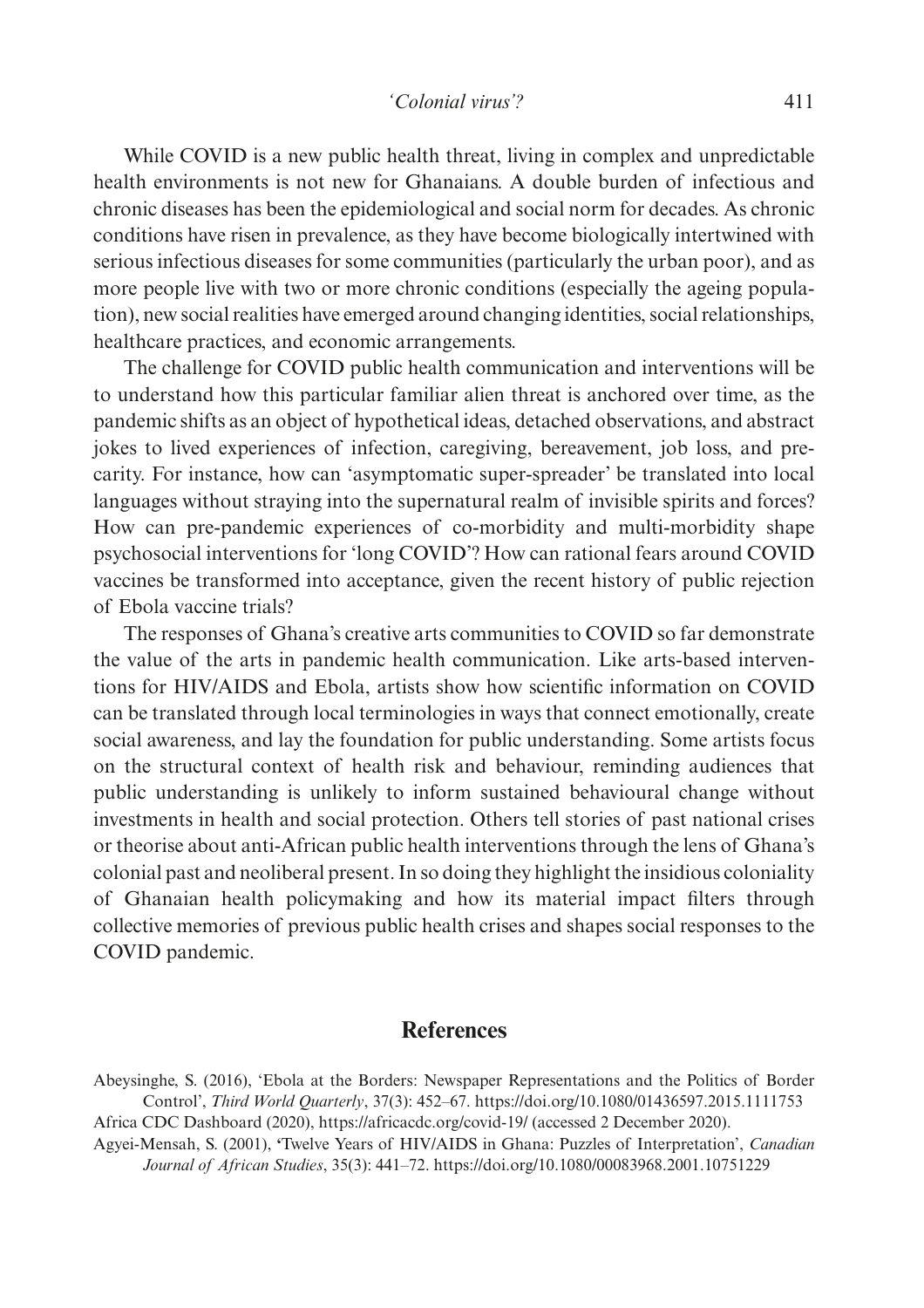- Barz, G. & Cohen, J. M. (2011), 'Introduction: The Culture of AIDS: Hope and Healing Through the Arts in Africa', in G. Barz & J. M. Cohen (eds) *The Culture of AIDS in Africa. Hope and Healing Through Music and the Arts* (Oxford, Oxford University Press). https://doi.org/10.1093/acprof:osobl/9780199744473.001.0001
- BBC (British Broadcasting Corporation) (2020), 'Ghanaian Covid-19-inspired Fashion Print Designs Launched'. https://www.bbc.co.uk/news/world-africa-53321016
- Camic, P. M. (2008), 'Playing in the Mud. Health Psychology, the Arts and Creative Approaches to Health Care', *Journal of Health Psychology*, 13(2): 287–98. https://doi.org/10.1177/1359105307086698
- Cave, E. (2020), 'COVID-19 Super-spreaders: Definitional Quandaries and Implications', *Asian Bioethics Review*, 12: 235–42. https://doi.org/10.1007/s41649-020-00118-2
- Clarke, A., Jit, M., Warren-Gash, C., Guthrie, B., Wang, H. H. X., Mercer, S. W., *et al*. (2020), 'Global, Regional, and National Estimates of the Population at Increased Risk of Severe COVID-19 Due to Underlying Health Conditions in 2020: A Modelling Study', *Lancet Global Health*, 8: e1003–17.
- de-Graft Aikins, A. & Koram, K. (2017), 'Health and Healthcare in Ghana, 1957–2017', in E. Aryeetey & R. Kanbur (eds) *The Economy of Ghana: Sixty Years After Independence* (Oxford, Oxford University Press).
- Doshi, P. (2020), 'WHO's Malaria Vaccine Study Represents a "Serious Breach of International Ethical Standards"', *British Medical Journal*, 368, m734. https://doi.org/10.1136/bmj.m734
- Duodu, C. (2004), 'The Fear of Vaccines', *New African*, vol 428.
- Ghana Health Service (2020), 'COVID-19 Case Overview, 2 December 2020'. https://www.ghanahealthservice.org/covid19/ (accessed, 2 December 2020).
- International Monetary Fund (2020), 'IMF Executive Board Approves a US\$1 Billion Disbursement to Ghana to Address the COVID-19 Pandemic', IMF Press Release No. 20/153. https://doi.org/10.5089/9781513540870.002
- Kalampalikis, N. & Haas, V. (2008), 'More Than a Theory: A New Map of Social Thought', *Journal for the Theory of Social Behaviour*, 38(4): 449–59. https://doi.org/10.1111/j.1468-5914.2008.00381.x
- Kummervold, P. E., Schulz, W. S., Smout, E., Fernandez-Luque, Luis, & Larson, H. J. (2017), 'Controversial Ebola Vaccine Trials in Ghana: A Thematic Analysis of Critiques and Rebuttals in Digital News', *BMC Public Health*, 17: 642. https://doi.org/10.1186/s12889-017-4618-8
- Mahase, E. (2020), 'Covid-19: What Do We Know About "Long Covid"?', *BMJ*, 370: m2815. https://doi.org/10.1136/bmj.m2815
- Nyarko, Y., Goldfrank, L., Ogedegbe, G., Soghoain, S., de-Graft Aikins, A. & NYU-UG-KBTH Ghana Ebola Working Group (2015), 'Preparing for Ebola Virus Disease in West African Countries Not Yet Affected: Perspectives from Ghanaian Health Professionals', *Globalization and Health*, 11: 7. https://doi.org/10.1186/s12992-015-0094-z
- Oduro-Frimpong, J. (2014), 'Better Ghana Agenda: On Akosua Cartoons and Critical Public Debates in Contemporary Ghana', in S. Newell & O. Okome (eds) *Popular Culture in Africa: The Episteme of Everyday* (New York, NY, Routledge), 131–54.
- Patterson, K. D. (1983), 'The Influenza Epidemic of 1918–19 in the Gold Coast', *Journal of African History*, 24: 485–502. https://doi.org/10.1017/S0021853700028012
- Rose, D. (1998). 'Television, Madness and Community Care', *Journal of Community and Social Psychology*, 8, 213–28.
	- https://doi.org/10.1002/(SICI)1099-1298(199805/06)8:3<213::AID-CASP449>3.0.CO;2-C
- Scott, D. (1965). *Epidemic Disease in Ghana: 1901–1960* (London, Oxford University Press).
- Sonke, J. & Pesata, V. (2015), 'The Arts and Health Messaging: Exploring the Evidence and Lessons From the 2014 Ebola Outbreak', *BMJ Outcomes*, 1(1): 36–41.
- Yankah, K. (2004), 'Narrative in Times of Crisis: AIDS Stories in Ghana', *Journal of Folklore Research*, 41(2): 181–98. https://doi.org/10.2979/JFR.2004.41.2-3.181